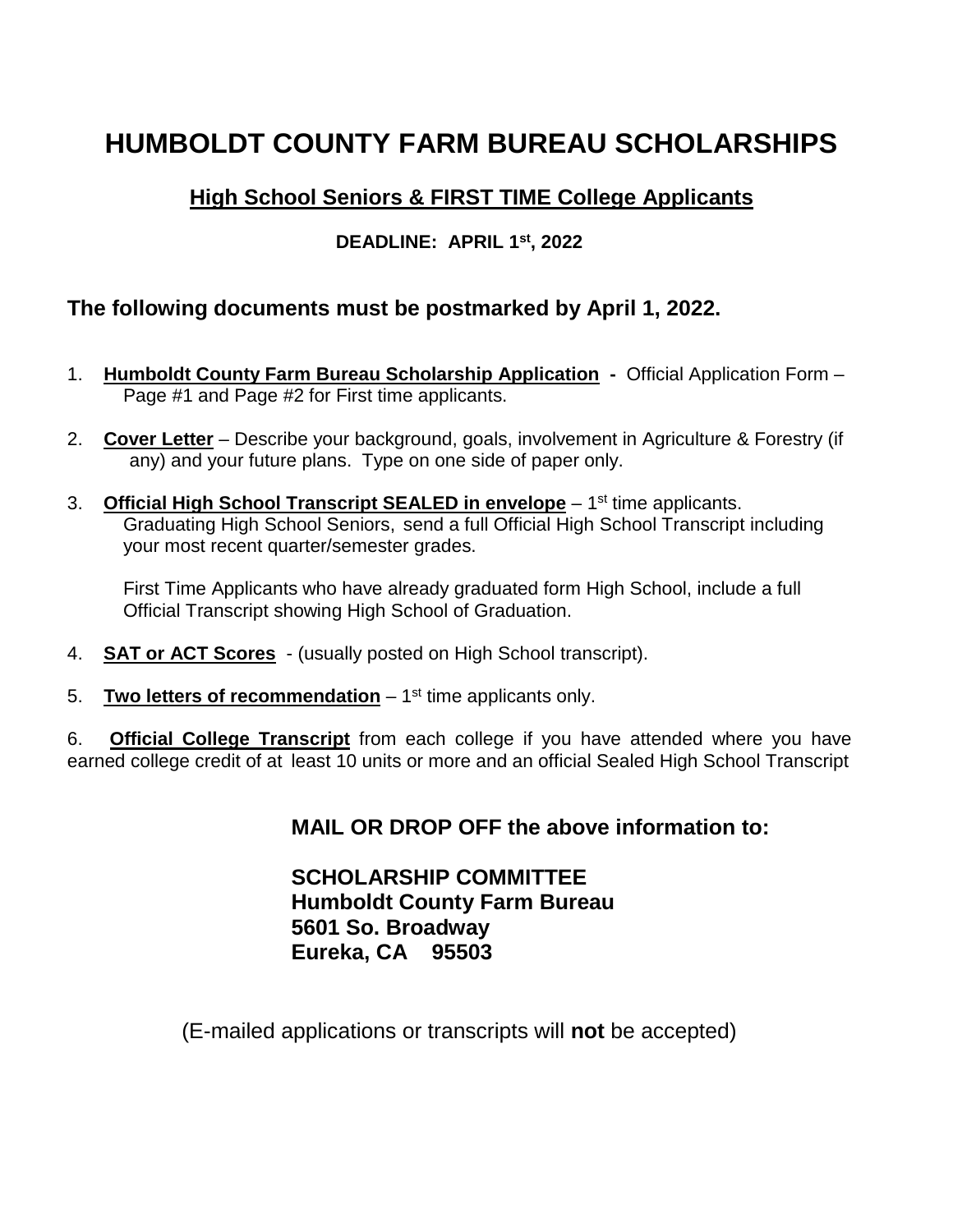# **HENRI & LANETTE ROUSSEAU MEMORIAL SCHOLARSHIP**

The Henri and Lanette Rousseau Memorial Scholarship was established by the late Lanette Rousseau to provide educational opportunities for graduates from Humboldt County High Schools to pursue a field of Agriculture, Science, Education or Vocational Education.

Henri and Lanette Rousseau were life long members of the Farm Bureau and both were active on the Board of Directors. In l996, the Rousseau Estate provided a partnership between the Humboldt Area Foundation and the Humboldt County Farm Bureau for this scholarship program. Scholarships range in size from \$400 to \$1,200 and *may be reapplied for annually for up to four scholarship awards.*

QUALIFICATIONS for Rousseau Memorial Scholarship:

- Major or minor must be in Agriculture, Agricultural related fields, or Science, including Education or teaching courses in agriculture or related fields of science.
- Graduate from a Humboldt County High School.
- May be a continuing college student who graduated from a Humboldt County High School within 7 years.
- Full time student attending an accredited junior college, four-year college, or vocational school.
- Scholarships are limited to FOUR years per student.

# **THE GENE WHITNEY PRODUCTION FORESTRY SCHOLARSHIP**

The Humboldt County Farm Bureau is proud to offer a College Scholarship(s) for students pursuing a career in **Production Forestry or a Natural Resources** which provides support to the Forest Production Industry. This scholarship was established by a long-term Humboldt County Farm Bureau Board member, Mr. Gene Whitney. Upon his passing in 2013, this scholarship has continued under his name. Scholarship amounts will vary.

### QUALIFICATIOINS for Forestry Scholarship:

- Graduate from Humboldt, Del Norte, Mendocino, Trinity, Lake or Napa County High School
- Attending either College of the Redwoods, Humboldt State University, or other Colleges offering forestry classes and institutions of higher learning may approved by the Scholarship Committee.
- Student must be pursuing a career in Production Forestry or Natural Resource which provides support to the Forest Products Industry.

# **STERLING F. PADDOCK SCHOLARSHIP**

The **Sterling F. Paddock Memorial Scholarship** was established in 2009. Mr. Paddock grew up in Kneeland, CA. and most of his life was spent as a caretaker /cowboy on ranches in Humboldt. Students who show an excelled interest in agriculture *(family being a Humboldt County Farm Bureau Agriculture member*) can receive special recognition in scholarship awards. Scholarship amounts may vary *and may be reapplied for annually for up to four scholarship awards.*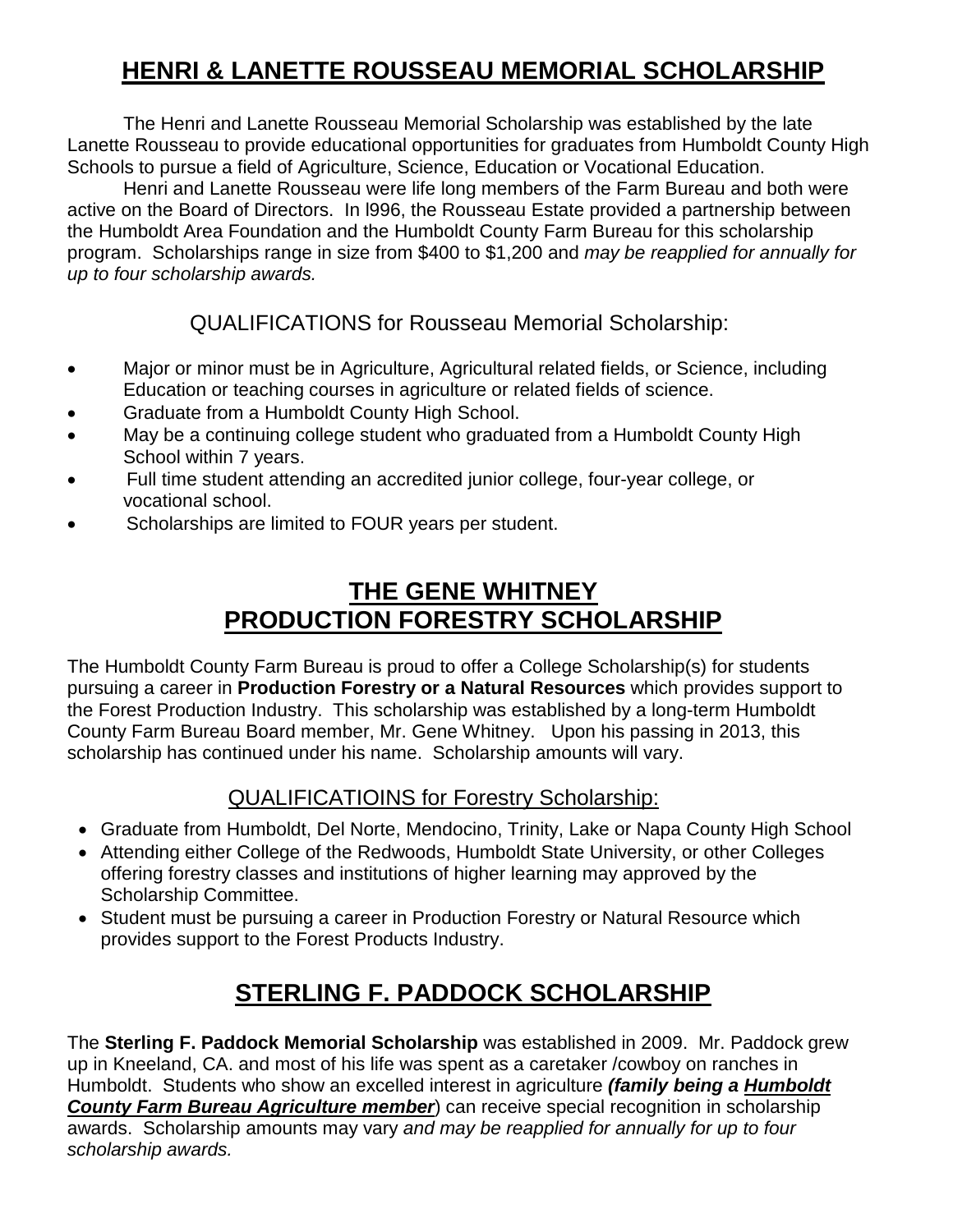## QUALIFICATIONS for Paddock Memorial Scholarship:

- Major or minor must be in Agriculture, Agricultural related fields, Vocational Training or General Ed with the intent to pursue agriculture as a career.
- Graduate from a Humboldt County High School attending College of the Redwoods or a College or University.
- May be a continuing college student who graduated from a Humboldt County High School.
- Full time student (12 Units)
- For more information on becoming a Humboldt County Farm Bureau Member, please contact the HCFB office at (707) 443-4844 or 5601 So. Broadway, Eureka, CA 95503.

# **HUMBOLDT COUNTY WOOL GROWERS ASSOCIATION SCHOLARSHIP**

The Humboldt County Wool Growers Association was established in the early 1920's. While the sheep population in Humboldt County has dropped, the Association is still dedicated to the promotion and preservation of the industry which includes meat, wool and pelts for textiles, and milk from an emerging dairy-sheep industry. Scholarship amounts will vary.

# QUALIFICATIONS for HCWGA Scholarship:

- Major or minor must be in Agriculture with consideration given to experience in sheep, livestock, or wool production.
- Graduate from a Humboldt County High School.
- May be a continuing college student who graduated from a Humboldt County High School within 7 years.
- Full time student attending an accredited junior college, four-year college, or vocational school.

# **IKE MOXON MEMORIAL SCHOLARSHIP**

The **Ike Moxon Memorial Scholarship** was established in 2018. Ike grew up on the family dairy in Arcata, CA where he spent 71 years in agriculture. He was especially proud of his role in helping agricultural students with educational opportunities in their chosen field. He was a strong supporter of Humboldt County Farm Bureau and served as a Board member for many years. Emphasis of this scholarship will be towards students majoring in the Agriculture fields. Multiple scholarships may be awarded and vary in size. Humboldt County Farm Bureau and the Humboldt Area Foundation are partners in this scholarship program.

## QUALIFICATIONS for Ike Moxon Memorial Scholarship:

- Major or minor must be in Agriculture, Agricultural related fields.
- Graduate from a Humboldt County High School and plan to/are attending College of the Redwoods, a Four Year College/University or trade school.
- May be a continuing college student who graduated from a Humboldt County High School.
- Full time student (12 Units) and a Humboldt County Farm Bureau Agriculture member.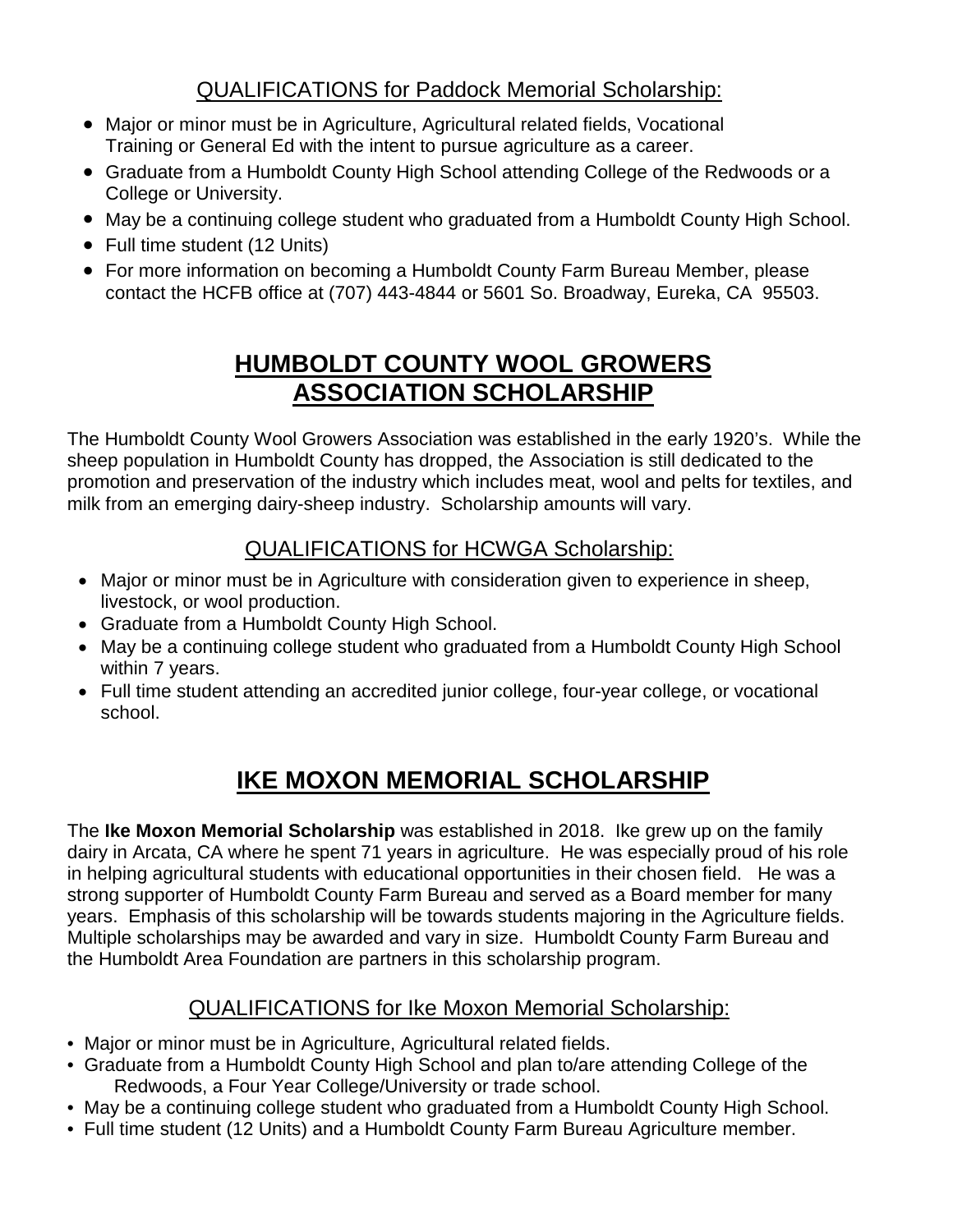# **COTTRELL FAMILY MEMORIAL SCHOLARSHIP FUND**

The **Cottrell Family Memorial Scholarship Fund** is offered in partnership with the **Humboldt Area Foundation.** The Fund was started at the request of C. Graham Cottrell who was raised on the Cottrell Ranch in Bridgeville, Humboldt County. He learned respect for the beauty of the land and the abundance of natural resources available. The Cottrell Family established this fund at the request of C. Graham Cottrell as a memorial honoring their parents, Everett M. & Barbara G Cottrell and their Aunt Helen Cottrell Larson. It now includes C. Graham Cottrell himself. It was Graham's wish that any student receiving a scholarship from this fund keep in mind the importance of protecting our natural resources while working in harmony with landowners who strive to do the same. There will be two \$1,000 scholarships awarded. Candidates described by the following criteria are eligible:

## QUALIFICATIONS for Cottrell Family Memorial Scholarship Fund:

Origin: Humboldt County Level: Graduating High School and Current Undergraduate Students GPA: Minimum 2.5 GPA Destination: Any vocational/technical school, community college (2-year) or university (4 year) Enrollment: Full Time (12 or more units) Field of Study: Vocational/Technical (diesel mechanics, heavy equipment operator), Forestry, Natural Resource or related fields of study. Financial Need: Not considered. Students may re-apply.

# **GENE AND BETTY SENESTRARO SCHOLARSHIP FUND**

Gene Senestraro is the founding member of the Farm Bureau Scholarship Program and has served as Chairman of the Scholarship Committee since its inception. This Scholarship will be awarded to a student who plans to attend college in an Animal Science / Production Agriculture Field and return to Humboldt County and start their career to be a part of our local Agriculture Community. There will be two \$3,000 Scholarship awarded to a High School Senior or a continuing College Student who expresses interest in return to Humboldt County and work in production agriculture.

### QUALIFICATIONS for Gene and Betty Senestraro Scholarship Fund:

- Major or minor must be in Agriculture, Agricultural related fields.
- Graduate from a Humboldt County High School and plan to/are attending College of the Redwoods, a Four Year College/University or trade school.
- May be a continuing college student who graduated from a Humboldt County High School.
- Full time student (12 Units) and a Humboldt County Farm Bureau Agriculture member.
- In the Cover Letter applicant must express their intent to return to Humboldt County after their college education and establish a career in Production Agricultural.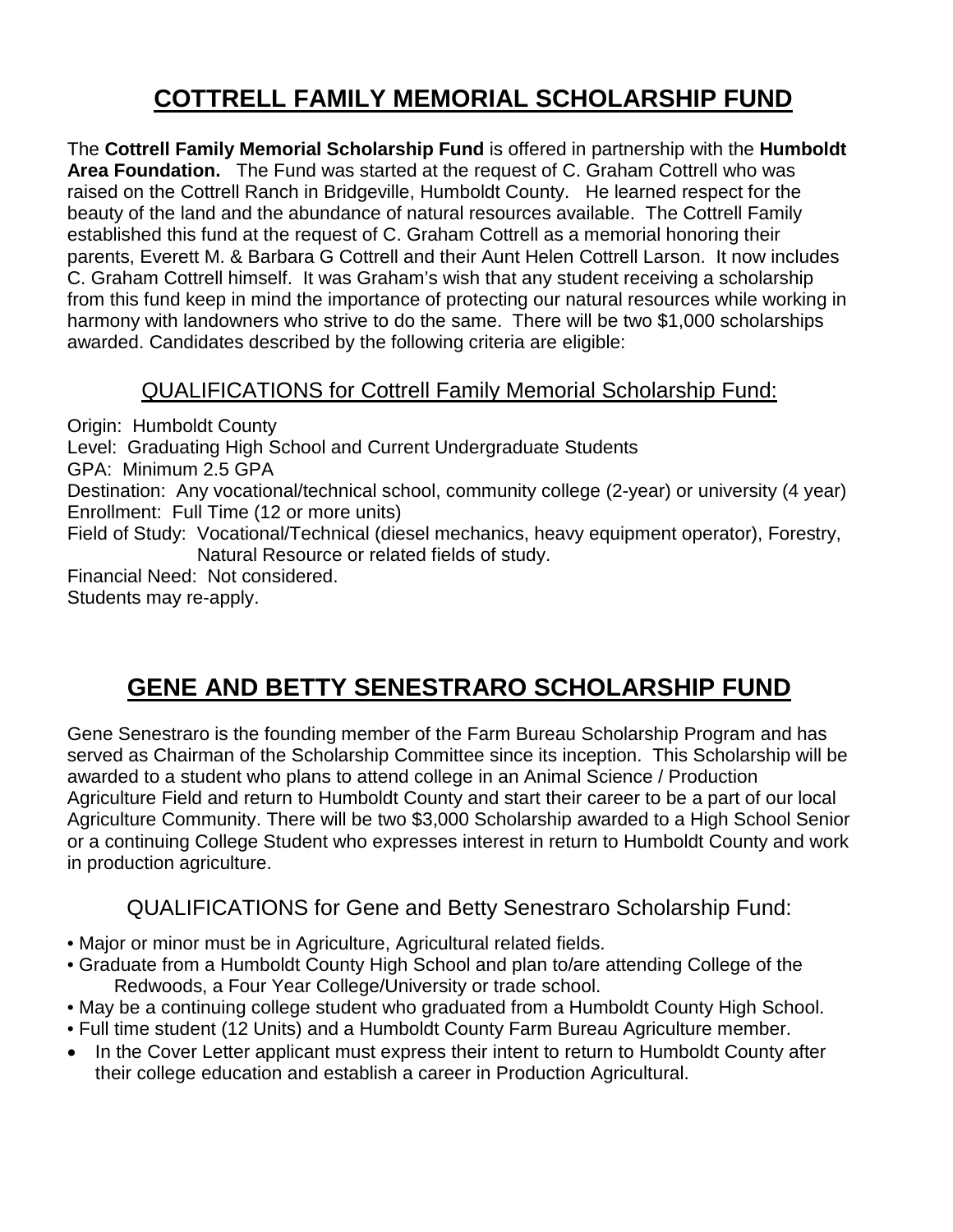| Check Scholarship(s) applying for: |  |  |  |  |
|------------------------------------|--|--|--|--|
| Henri & Lanette Rousseau           |  |  |  |  |
| Sterling F. Paddock                |  |  |  |  |
| <b>Wool Growers</b>                |  |  |  |  |
| Gene Whitney Production Forestry   |  |  |  |  |
| Ike Moxon Memorial Scholarship     |  |  |  |  |
| Cottrell Scholarship Fund          |  |  |  |  |
| Gene & Betty Senestraro Fund       |  |  |  |  |
|                                    |  |  |  |  |

**2022**

| Official use only:      |
|-------------------------|
| High School<br>Attended |
|                         |
| Year of Graduation      |
|                         |
| Academic GPA            |
|                         |

## **HUMBOLDT COUNTY FARM BUREAU SCHOLARSHIP APPLICATION**

*Application for High School Seniors and First Time Applicants* Due April 1, 2022

| SAT □ Score: Math _______ Writing _______ Reading _______ Total ________ Date _________     |  |            |  |                                                                                                                                                                                                                               |  |  |  |
|---------------------------------------------------------------------------------------------|--|------------|--|-------------------------------------------------------------------------------------------------------------------------------------------------------------------------------------------------------------------------------|--|--|--|
| ACT Score: Math____ English____ Reading___ Science____ Total ___ Date________               |  |            |  |                                                                                                                                                                                                                               |  |  |  |
| (circle one)                                                                                |  |            |  |                                                                                                                                                                                                                               |  |  |  |
| Are you or your parents Voting Farm Bureau Agriculture Member (\$150 membership yearly)?    |  |            |  |                                                                                                                                                                                                                               |  |  |  |
|                                                                                             |  |            |  |                                                                                                                                                                                                                               |  |  |  |
| Are you planning to become a teacher? Yes ________ No ______                                |  |            |  |                                                                                                                                                                                                                               |  |  |  |
|                                                                                             |  |            |  |                                                                                                                                                                                                                               |  |  |  |
| In priority order, list colleges where you have submitted applications for the coming year. |  |            |  |                                                                                                                                                                                                                               |  |  |  |
| College                                                                                     |  | City/State |  | Accepted? (Yes or No)                                                                                                                                                                                                         |  |  |  |
|                                                                                             |  |            |  | the control of the control of the control of the control of the control of the control of the control of the control of the control of the control of the control of the control of the control of the control of the control |  |  |  |
|                                                                                             |  |            |  |                                                                                                                                                                                                                               |  |  |  |
| c.                                                                                          |  |            |  |                                                                                                                                                                                                                               |  |  |  |

If you are now attending or have attended a College, University, or Trade School, and have taken more than 10 units, please list these schools and include the City and State they were in. (*Please note that you will need to submit official transcripts from these schools*.)

#### *Please do not retype or alter this page – submit the information typed in the spaces allowed.* **Application Page 1 of 2**

\_\_\_\_\_\_\_\_\_\_\_\_\_\_\_\_\_\_\_\_\_\_\_\_\_\_\_\_\_\_\_\_\_\_\_\_\_\_\_\_\_\_\_\_\_\_\_\_\_\_\_\_\_\_\_\_\_\_\_\_\_\_\_\_\_\_\_\_\_\_\_\_\_\_\_\_\_